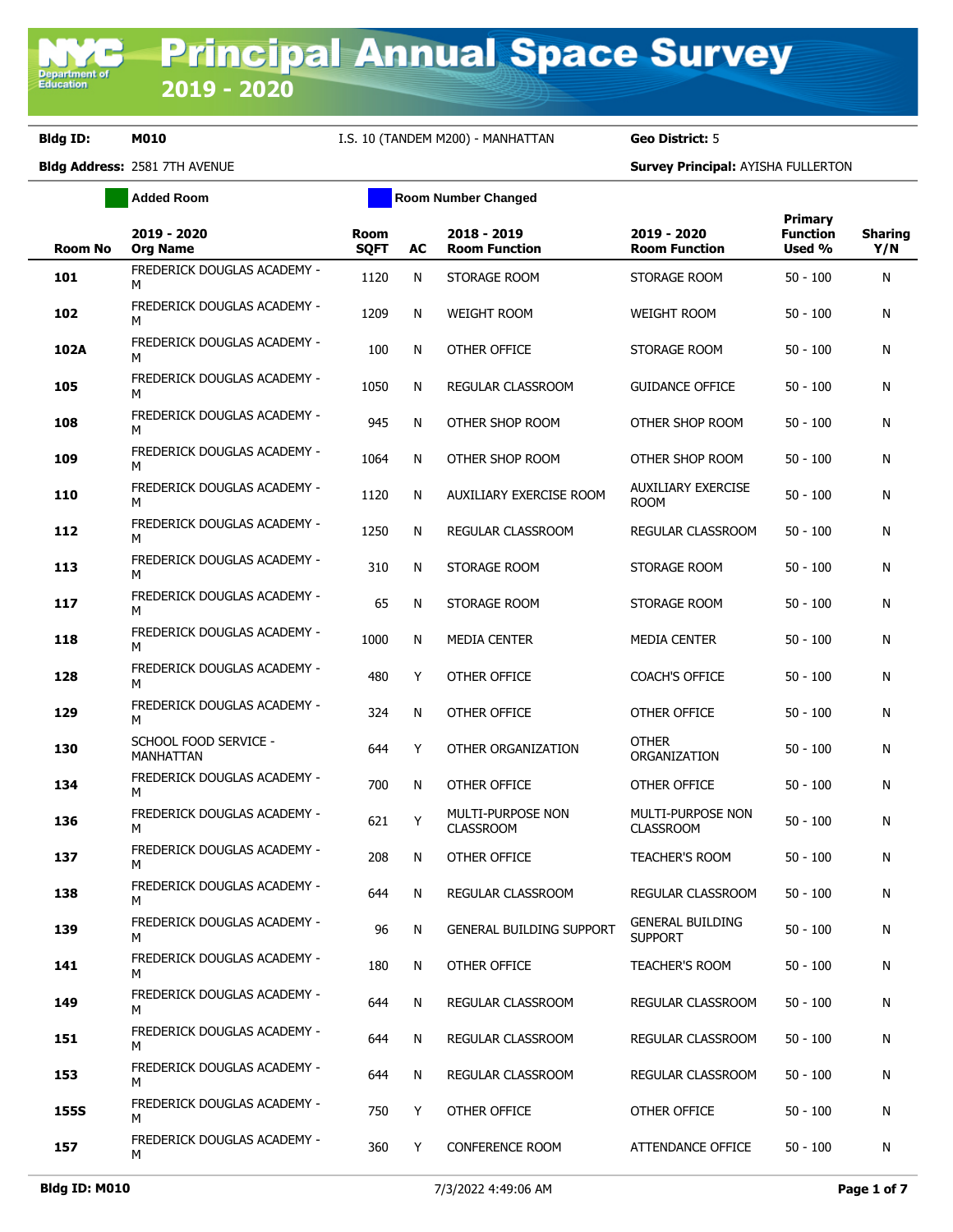**Added Room Room Room Number Changed** 

| <b>Room No</b> | 2019 - 2020<br><b>Org Name</b>                   | <b>Room</b><br><b>SQFT</b> | <b>AC</b> | 2018 - 2019<br><b>Room Function</b> | 2019 - 2020<br><b>Room Function</b>       | Primary<br><b>Function</b><br>Used % | <b>Sharing</b><br>Y/N |
|----------------|--------------------------------------------------|----------------------------|-----------|-------------------------------------|-------------------------------------------|--------------------------------------|-----------------------|
| 159            | SCHOOL BASED HEALTH CENTER -<br><b>MANHATTAN</b> | 540                        | Y         | NURSE/MEDICAL SUITE                 | NURSE/MEDICAL<br><b>SUITE</b>             | $50 - 100$                           | N                     |
| 161            | <b>FREDERICK DOUGLAS ACADEMY -</b><br>M          | 700                        | Y         | <b>CONFERENCE ROOM</b>              | <b>CONFERENCE ROOM</b>                    | $50 - 100$                           | N                     |
| 162            | FREDERICK DOUGLAS ACADEMY -<br>M                 | 1110                       | Y         | <b>GUIDANCE OFFICE</b>              | <b>GUIDANCE OFFICE</b>                    | $50 - 100$                           | N                     |
| 163            | FREDERICK DOUGLAS ACADEMY -<br>M                 | 306                        | Y         | PRINCIPAL'S OFFICE                  | PRINCIPAL'S OFFICE                        | $50 - 100$                           | N                     |
| 164            | FREDERICK DOUGLAS ACADEMY -<br>м                 | 351                        | Y         | OTHER OFFICE                        | <b>GENERAL BUILDING</b><br><b>SUPPORT</b> | $50 - 100$                           | N                     |
| 165AB          | FREDERICK DOUGLAS ACADEMY -<br>м                 | 1050                       | Y         | <b>GENERAL/MAIN OFFICE</b>          | <b>GENERAL/MAIN</b><br><b>OFFICE</b>      | 50 - 100                             | N                     |
| 166            | FREDERICK DOUGLAS ACADEMY -<br>М                 | 390                        | Υ         | PARENT'S ROOM                       | PARENT'S ROOM                             | 50 - 100                             | N                     |
| 167            | <b>FREDERICK DOUGLAS ACADEMY -</b><br>м          | 221                        | N         | OTHER OFFICE                        | OTHER OFFICE                              | 50 - 100                             | N                     |
| 169            | SCHOOL FOOD SERVICE -<br>MANHATTAN               | 180                        | N         | <b>GENERAL BUILDING SUPPORT</b>     | <b>GENERAL BUILDING</b><br><b>SUPPORT</b> | 50 - 100                             | N                     |
| 170            | FREDERICK DOUGLAS ACADEMY -<br>м                 | 5772                       | N         | STUDENT CAFETERIA                   | STUDENT CAFETERIA                         | $50 - 100$                           | N                     |
| 189            | FREDERICK DOUGLAS ACADEMY -<br>м                 | 1050                       | N         | <b>GENERAL BUILDING SUPPORT</b>     | <b>GENERAL BUILDING</b><br><b>SUPPORT</b> | 50 - 100                             | N                     |
| 200            | FREDERICK DOUGLAS ACADEMY -<br>м                 | 650                        | Y         | REGULAR CLASSROOM                   | REGULAR CLASSROOM                         | $50 - 100$                           | N                     |
| 201            | FREDERICK DOUGLAS ACADEMY -<br>м                 | 286                        | Y         | <b>GUIDANCE OFFICE</b>              | <b>AP'S OFFICE</b>                        | $50 - 100$                           | N                     |
| 202            | FREDERICK DOUGLAS ACADEMY -<br>м                 | 2072                       | Y         | LIBRARY                             | <b>LIBRARY</b>                            | $50 - 100$                           | N                     |
| 205            | FREDERICK DOUGLAS ACADEMY -<br>м                 | 672                        | Υ         | REGULAR CLASSROOM                   | REGULAR CLASSROOM                         | $50 - 100$                           | N                     |
| 207            | <b>FREDERICK DOUGLAS ACADEMY -</b><br>м          | 644                        | Υ         | REGULAR CLASSROOM                   | REGULAR CLASSROOM                         | 50 - 100                             | N                     |
| 208            | <b>FREDERICK DOUGLAS ACADEMY -</b><br>M          | 672                        | Y         | <b>REGULAR CLASSROOM</b>            | REGULAR CLASSROOM                         | $50 - 100$                           | N                     |
| 209            | FREDERICK DOUGLAS ACADEMY -<br>M                 | 324                        | N         | NON-D75 SPED CLASSROOM              | SPECIAL ED SUPPORT                        | $50 - 100$                           | N                     |
| 210            | FREDERICK DOUGLAS ACADEMY -<br>м                 | 644                        | Υ         | REGULAR CLASSROOM                   | REGULAR CLASSROOM                         | $50 - 100$                           | Ν                     |
| 211            | FREDERICK DOUGLAS ACADEMY -<br>M                 | 360                        | Y         | NON-D75 SPED CLASSROOM              | SPECIAL ED SUPPORT                        | $50 - 100$                           | N                     |
| 212/214        | FREDERICK DOUGLAS ACADEMY -<br>M                 | 644                        | Y         | REGULAR CLASSROOM                   | REGULAR CLASSROOM                         | $50 - 100$                           | N                     |
| 213            | FREDERICK DOUGLAS ACADEMY -<br>M                 | 156                        | Ν         | STORAGE ROOM                        | STORAGE ROOM                              | $50 - 100$                           | N                     |
| 216            | FREDERICK DOUGLAS ACADEMY -<br>м                 | 672                        | Y         | REGULAR CLASSROOM                   | REGULAR CLASSROOM                         | $50 - 100$                           | N                     |
| 218            | FREDERICK DOUGLAS ACADEMY -<br>м                 | 616                        | Y         | REGULAR CLASSROOM                   | REGULAR CLASSROOM                         | 50 - 100                             | N                     |
| 220/222        | FREDERICK DOUGLAS ACADEMY -<br>M                 | 672                        | Y         | REGULAR CLASSROOM                   | REGULAR CLASSROOM                         | $50 - 100$                           | N                     |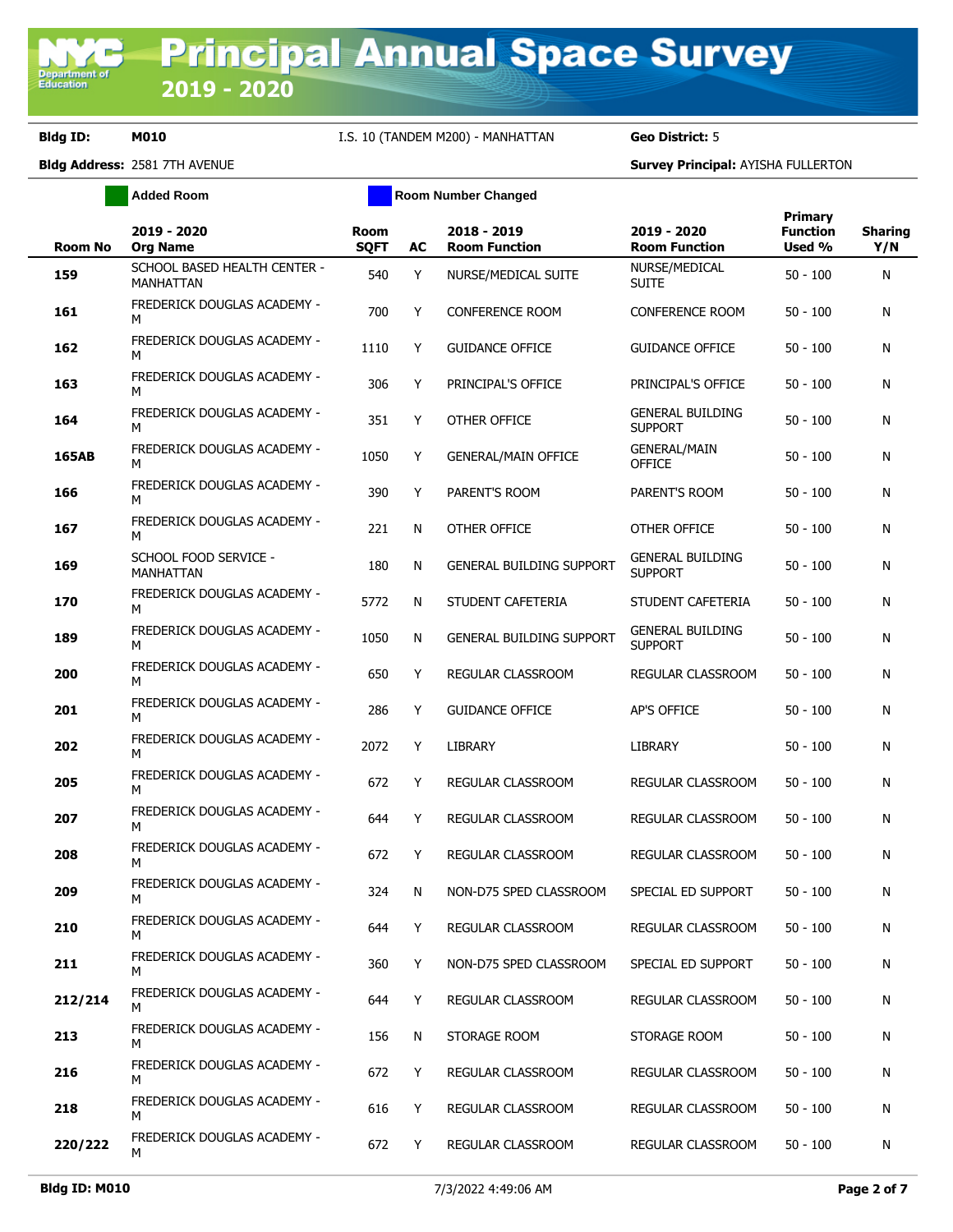**Added Room Room Room Number Changed** 

| <b>Room No</b> | 2019 - 2020<br><b>Org Name</b>                     | <b>Room</b><br><b>SQFT</b> | AC | 2018 - 2019<br><b>Room Function</b>      | 2019 - 2020<br><b>Room Function</b>       | Primary<br><b>Function</b><br>Used % | <b>Sharing</b><br>Y/N |
|----------------|----------------------------------------------------|----------------------------|----|------------------------------------------|-------------------------------------------|--------------------------------------|-----------------------|
| 221            | FREDERICK DOUGLAS ACADEMY -<br>M                   | 364                        | N  | STORAGE ROOM                             | STORAGE ROOM                              | $50 - 100$                           | N                     |
| 223A           | SCHOOL FOOD SERVICE -<br>MANHATTAN                 | 1140                       | N  | <b>GENERAL BUILDING SUPPORT</b>          | <b>GENERAL BUILDING</b><br><b>SUPPORT</b> | $50 - 100$                           | N                     |
| 225            | FREDERICK DOUGLAS ACADEMY -<br>M                   | 216                        | N  | ACADEMIC INTERVENTION<br><b>SERVICES</b> | <b>GUIDANCE OFFICE</b>                    | $50 - 100$                           | N                     |
| <b>229S</b>    | <b>COMMUNITY BASED</b><br>ORGANIZATION - MANHATTAN | 564                        | N  | OTHER ORGANIZATION                       | <b>OTHER</b><br>ORGANIZATION              | $50 - 100$                           | N                     |
| 230            | FREDERICK DOUGLAS ACADEMY -<br>M                   | 750                        | Y  | <b>SCIENCE LAB</b>                       | <b>SCIENCE LAB</b>                        | $50 - 100$                           | Ν                     |
| 232            | FREDERICK DOUGLAS ACADEMY -<br>м                   | 750                        | N  | <b>SCIENCE LAB</b>                       | <b>SCIENCE LAB</b>                        | $50 - 100$                           | N                     |
| 236            | FREDERICK DOUGLAS ACADEMY -<br>М                   | 750                        | Y  | <b>SCIENCE LAB</b>                       | <b>SCIENCE LAB</b>                        | $50 - 100$                           | Ν                     |
| 240            | FREDERICK DOUGLAS ACADEMY -<br>м                   | 750                        | Y  | <b>SCIENCE LAB</b>                       | <b>SCIENCE LAB</b>                        | $50 - 100$                           | N                     |
| 245            | FREDERICK DOUGLAS ACADEMY -<br>м                   | 192                        | N  | STORAGE ROOM                             | STORAGE ROOM                              | $50 - 100$                           | N                     |
| 247            | FREDERICK DOUGLAS ACADEMY -<br>м                   | 816                        | N  | STORAGE ROOM                             | <b>GENERAL BUILDING</b><br><b>SUPPORT</b> | $50 - 100$                           | N                     |
| 249            | FREDERICK DOUGLAS ACADEMY -<br>м                   | 806                        | Y  | OTHER SHOP ROOM                          | OTHER SHOP ROOM                           | $50 - 100$                           | N                     |
| 251            | FREDERICK DOUGLAS ACADEMY -<br>м                   | 750                        | Y  | REGULAR CLASSROOM                        | REGULAR CLASSROOM                         | $50 - 100$                           | N                     |
| 255            | FREDERICK DOUGLAS ACADEMY -<br>м                   | 891                        | Y  | REGULAR CLASSROOM                        | REGULAR CLASSROOM                         | $50 - 100$                           | Ν                     |
| 259            | FREDERICK DOUGLAS ACADEMY -<br>м                   | 828                        | Y  | SCIENCE PREP ROOM                        | SCIENCE PREP ROOM                         | $50 - 100$                           | N                     |
| 260            | FREDERICK DOUGLAS ACADEMY -<br>м                   | 840                        | Y  | SCIENCE DEMO ROOM                        | SCIENCE DEMO ROOM                         | $50 - 100$                           | N                     |
| 262            | FREDERICK DOUGLAS ACADEMY -<br>м                   | 480                        | Y  | <b>TEACHER'S ROOM</b>                    | <b>AP'S OFFICE</b>                        | $50 - 100$                           | Ν                     |
| 263            | FREDERICK DOUGLAS ACADEMY -<br>м                   | 750                        | N  | REGULAR CLASSROOM                        | SCIENCE DEMO ROOM                         | $50 - 100$                           | Ν                     |
| 264            | FREDERICK DOUGLAS ACADEMY -<br>M                   | 672                        | Y  | REGULAR CLASSROOM                        | REGULAR CLASSROOM                         | $50 - 100$                           | Ν                     |
| 265/267        | FREDERICK DOUGLAS ACADEMY -<br>м                   | 1372                       | Y  | <b>REGULAR CLASSROOM</b>                 | REGULAR CLASSROOM                         | $50 - 100$                           | Ν                     |
| 269            | FREDERICK DOUGLAS ACADEMY -<br>M                   | 624                        | Y  | REGULAR CLASSROOM                        | REGULAR CLASSROOM                         | $50 - 100$                           | Ν                     |
| 271            | FREDERICK DOUGLAS ACADEMY -<br>M                   | 150                        | N  | DEAN'S OFFICE                            | DEAN'S OFFICE                             | $50 - 100$                           | Ν                     |
| 274            | FREDERICK DOUGLAS ACADEMY -<br>M                   | 598                        | Y  | <b>COMPUTER LAB</b>                      | REGULAR CLASSROOM                         | $50 - 100$                           | Ν                     |
| 276            | FREDERICK DOUGLAS ACADEMY -<br>M                   | 700                        | Y  | <b>COMPUTER LAB</b>                      | <b>COMPUTER LAB</b>                       | $50 - 100$                           | Ν                     |
| 280            | FREDERICK DOUGLAS ACADEMY -<br>м                   | 621                        | N  | REGULAR CLASSROOM                        | SPECIAL ED SUPPORT                        | $50 - 100$                           | Ν                     |
| 281            | <b>FREDERICK DOUGLAS ACADEMY -</b><br>м            | 1914                       | N  | GENERAL BUILDING SUPPORT                 | <b>GENERAL BUILDING</b><br><b>SUPPORT</b> | $50 - 100$                           | N                     |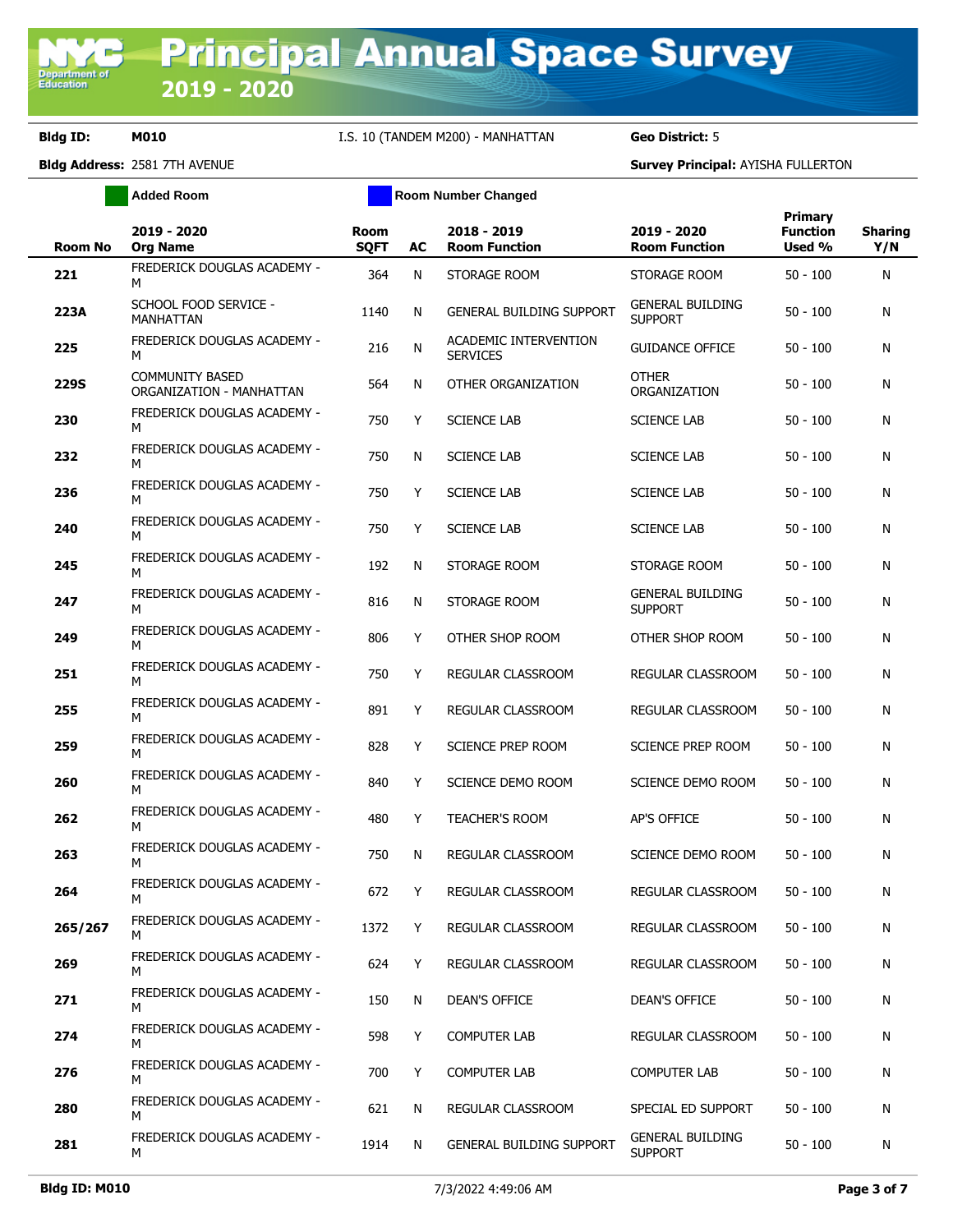**Added Room Room Room Number Changed** 

| Room No | 2019 - 2020<br><b>Org Name</b>   | <b>Room</b><br><b>SQFT</b> | AC | 2018 - 2019<br><b>Room Function</b> | 2019 - 2020<br><b>Room Function</b> | <b>Primary</b><br><b>Function</b><br>Used % | <b>Sharing</b><br>Y/N |
|---------|----------------------------------|----------------------------|----|-------------------------------------|-------------------------------------|---------------------------------------------|-----------------------|
| 286     | FREDERICK DOUGLAS ACADEMY -<br>M | 644                        | Y  | REGULAR CLASSROOM                   | REGULAR CLASSROOM                   | $50 - 100$                                  | N                     |
| 287     | FREDERICK DOUGLAS ACADEMY -<br>M | 783                        | Y  | REGULAR CLASSROOM                   | REGULAR CLASSROOM                   | $50 - 100$                                  | N                     |
| 289     | FREDERICK DOUGLAS ACADEMY -<br>M | 840                        | Y  | REGULAR CLASSROOM                   | REGULAR CLASSROOM                   | $50 - 100$                                  | N                     |
| 300     | FREDERICK DOUGLAS ACADEMY -<br>M | 700                        | Y  | REGULAR CLASSROOM                   | REGULAR CLASSROOM                   | 50 - 100                                    | N                     |
| 301     | FREDERICK DOUGLAS ACADEMY -<br>M | 264                        | Y  | AP'S OFFICE                         | AP'S OFFICE                         | $50 - 100$                                  | N                     |
| 302     | FREDERICK DOUGLAS ACADEMY -<br>м | 644                        | Y  | REGULAR CLASSROOM                   | REGULAR CLASSROOM                   | 50 - 100                                    | N                     |
| 305     | FREDERICK DOUGLAS ACADEMY -<br>м | 672                        | Y  | REGULAR CLASSROOM                   | REGULAR CLASSROOM                   | $50 - 100$                                  | N                     |
| 306     | FREDERICK DOUGLAS ACADEMY -<br>M | 868                        | Y  | REGULAR CLASSROOM                   | TEACHER'S ROOM                      | $50 - 100$                                  | N                     |
| 307     | FREDERICK DOUGLAS ACADEMY -<br>м | 644                        | Y  | REGULAR CLASSROOM                   | REGULAR CLASSROOM                   | $50 - 100$                                  | N                     |
| 308     | FREDERICK DOUGLAS ACADEMY -<br>м | 868                        | Y  | REGULAR CLASSROOM                   | REGULAR CLASSROOM                   | $50 - 100$                                  | N                     |
| 309     | FREDERICK DOUGLAS ACADEMY -<br>м | 644                        | Y  | REGULAR CLASSROOM                   | <b>REGULAR CLASSROOM</b>            | $50 - 100$                                  | N                     |
| 310     | FREDERICK DOUGLAS ACADEMY -<br>м | 868                        | Y  | REGULAR CLASSROOM                   | REGULAR CLASSROOM                   | $50 - 100$                                  | N                     |
| 312     | FREDERICK DOUGLAS ACADEMY -<br>м | 874                        | Υ  | <b>ART ROOM</b>                     | ART ROOM                            | $50 - 100$                                  | N                     |
| 325     | FREDERICK DOUGLAS ACADEMY -<br>м | 621                        | N  | REGULAR CLASSROOM                   | REGULAR CLASSROOM                   | $50 - 100$                                  | N                     |
| 326     | FREDERICK DOUGLAS ACADEMY -<br>м | 70                         | N  | STORAGE ROOM                        | STORAGE ROOM                        | $50 - 100$                                  | N                     |
| 327/329 | FREDERICK DOUGLAS ACADEMY -<br>M | 675                        | Y  | REGULAR CLASSROOM                   | REGULAR CLASSROOM                   | $50 - 100$                                  | N                     |
| 328     | FREDERICK DOUGLAS ACADEMY -<br>м | 644                        | Y  | REGULAR CLASSROOM                   | REGULAR CLASSROOM                   | $50 - 100$                                  | N                     |
| 330/332 | FREDERICK DOUGLAS ACADEMY -<br>M | 644                        | Y  | <b>REGULAR CLASSROOM</b>            | REGULAR CLASSROOM                   | $50 - 100$                                  | N                     |
| 333/5   | FREDERICK DOUGLAS ACADEMY -<br>м | 1230                       | N  | THEATRE ARTS/DRAMA                  | <b>THEATRE</b><br>ARTS/DRAMA        | $50 - 100$                                  | N                     |
| 334/336 | FREDERICK DOUGLAS ACADEMY -<br>м | 1372                       | Y  | REGULAR CLASSROOM                   | REGULAR CLASSROOM                   | $50 - 100$                                  | N                     |
| 337     | FREDERICK DOUGLAS ACADEMY -<br>M | 351                        | Y  | AP'S OFFICE                         | AP'S OFFICE                         | $50 - 100$                                  | N                     |
| 339     | FREDERICK DOUGLAS ACADEMY -<br>M | 621                        | Y  | SPECIAL ED SUPPORT                  | REGULAR CLASSROOM                   | $50 - 100$                                  | N                     |
| 345     | FREDERICK DOUGLAS ACADEMY -<br>M | 896                        | N  | REGULAR CLASSROOM                   | REGULAR CLASSROOM                   | $50 - 100$                                  | N                     |
| 357     | FREDERICK DOUGLAS ACADEMY -<br>M | 875                        | Y  | REGULAR CLASSROOM                   | REGULAR CLASSROOM                   | $50 - 100$                                  | N                     |
| 380/384 | FREDERICK DOUGLAS ACADEMY -<br>м | 1500                       | N  | DANCE ROOM                          | DANCE ROOM                          | $50 - 100$                                  | N                     |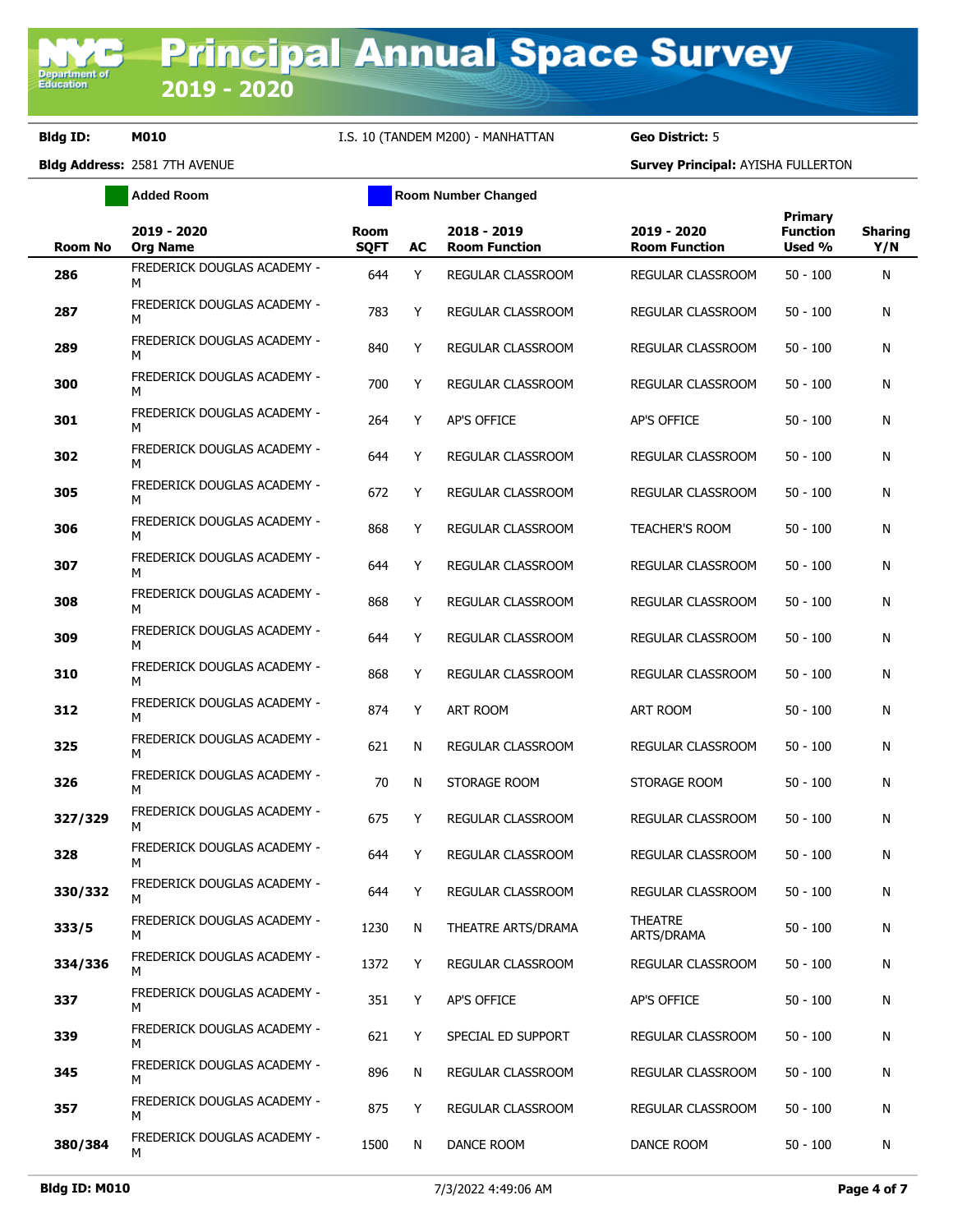**Added Room Room Room Number Changed** 

| <b>Room No</b> | 2019 - 2020<br><b>Org Name</b>                     | <b>Room</b><br><b>SQFT</b> | AC | 2018 - 2019<br><b>Room Function</b>     | 2019 - 2020<br><b>Room Function</b>       | Primary<br><b>Function</b><br>Used % | <b>Sharing</b><br>Y/N |
|----------------|----------------------------------------------------|----------------------------|----|-----------------------------------------|-------------------------------------------|--------------------------------------|-----------------------|
| 383            | FREDERICK DOUGLAS ACADEMY -<br>м                   | 621                        | Y  | REGULAR CLASSROOM                       | REGULAR CLASSROOM                         | $50 - 100$                           | N                     |
| 385            | FREDERICK DOUGLAS ACADEMY -<br>м                   | 360                        | N  | OTHER OFFICE                            | <b>SOCIAL</b><br>WORKER/COUNSELOR         | $50 - 100$                           | N                     |
| 387            | FREDERICK DOUGLAS ACADEMY -<br>м                   | 264                        | Ν  | INDIVIDUALIZED EDUCATION<br><b>PLAN</b> | <b>DEAN'S OFFICE</b>                      | $50 - 100$                           | N                     |
| 389            | FREDERICK DOUGLAS ACADEMY -<br>м                   | 700                        | N  | <b>COMPUTER LAB</b>                     | COMPUTER LAB                              | $50 - 100$                           | N                     |
| <b>AUD</b>     | FREDERICK DOUGLAS ACADEMY -<br>м                   | 3956                       | N  | AUDITORIUM                              | <b>AUDITORIUM</b>                         | $50 - 100$                           | N                     |
| <b>GYM</b>     | FREDERICK DOUGLAS ACADEMY -<br>м                   | 2535                       | N  | <b>GYMNASIUM</b>                        | gymnasium                                 | $50 - 100$                           | N                     |
| <b>T.CAF</b>   | FREDERICK DOUGLAS ACADEMY -<br>м                   | 1400                       | N  | STUDENT CAFETERIA                       | STUDENT CAFETERIA                         | $50 - 100$                           | N                     |
| 266            | SCHOOL BASED HEALTH CENTER -<br>MANHATTAN          | 360                        | N  |                                         | <b>SOCIAL</b><br>WORKER/COUNSELOR         |                                      | N                     |
| 282/284        | <b>COMMUNITY BASED</b><br>ORGANIZATION - MANHATTAN | 720                        | Y  |                                         | <b>OTHER</b><br>ORGANIZATION              |                                      | N                     |
| 338/340        | M811 SPED - MANHATTAN                              | 644                        | Y  |                                         | REGULAR CLASSROOM                         |                                      | N                     |
| 359            | M811 SPED - MANHATTAN                              | 644                        | N  |                                         | REGULAR CLASSROOM                         |                                      | N                     |
| 360            | M811 SPED - MANHATTAN                              | 672                        | Y  |                                         | REGULAR CLASSROOM                         |                                      | N                     |
| 361            | M811 SPED - MANHATTAN                              | 621                        | Y  |                                         | REGULAR CLASSROOM                         |                                      | N                     |
| 362            | M811 SPED - MANHATTAN                              | 644                        | Y  |                                         | REGULAR CLASSROOM                         |                                      | N                     |
| 363            | M811 SPED - MANHATTAN                              | 621                        | Y  |                                         | REGULAR CLASSROOM                         |                                      | N                     |
| 364            | M811 SPED - MANHATTAN                              | 621                        | Y  |                                         | REGULAR CLASSROOM                         |                                      | N                     |
| 365            | M811 SPED - MANHATTAN                              | 621                        | Y  |                                         | REGULAR CLASSROOM                         |                                      | N                     |
| 367            | M811 SPED - MANHATTAN                              | 621                        | Y  |                                         | REGULAR CLASSROOM                         |                                      | N                     |
| 369            | M811 SPED - MANHATTAN                              | 624                        | Y  |                                         | REGULAR CLASSROOM                         |                                      | N                     |
| 371            | M811 SPED - MANHATTAN                              | 140                        | N  |                                         | NURSE/MEDICAL<br><b>SUITE</b>             |                                      | N                     |
| 373            | M811 SPED - MANHATTAN                              | 380                        | N  |                                         | <b>GENERAL BUILDING</b><br><b>SUPPORT</b> |                                      | N                     |
| 374            | M811 SPED - MANHATTAN                              | 644                        | Y  |                                         | <b>REGULAR CLASSROOM</b>                  |                                      | N                     |
| 376/378        | M811 SPED - MANHATTAN                              | 700                        | Y  |                                         | <b>GENERAL/MAIN</b><br><b>OFFICE</b>      |                                      | N                     |
| <b>KIT</b>     | SCHOOL FOOD SERVICE -<br><b>MANHATTAN</b>          | 6784                       | N  |                                         | <b>KITCHEN</b>                            |                                      | N                     |
| <b>T.KIT</b>   | SCHOOL FOOD SERVICE -<br>MANHATTAN                 | 200                        | N  |                                         | <b>KITCHEN</b>                            |                                      | N                     |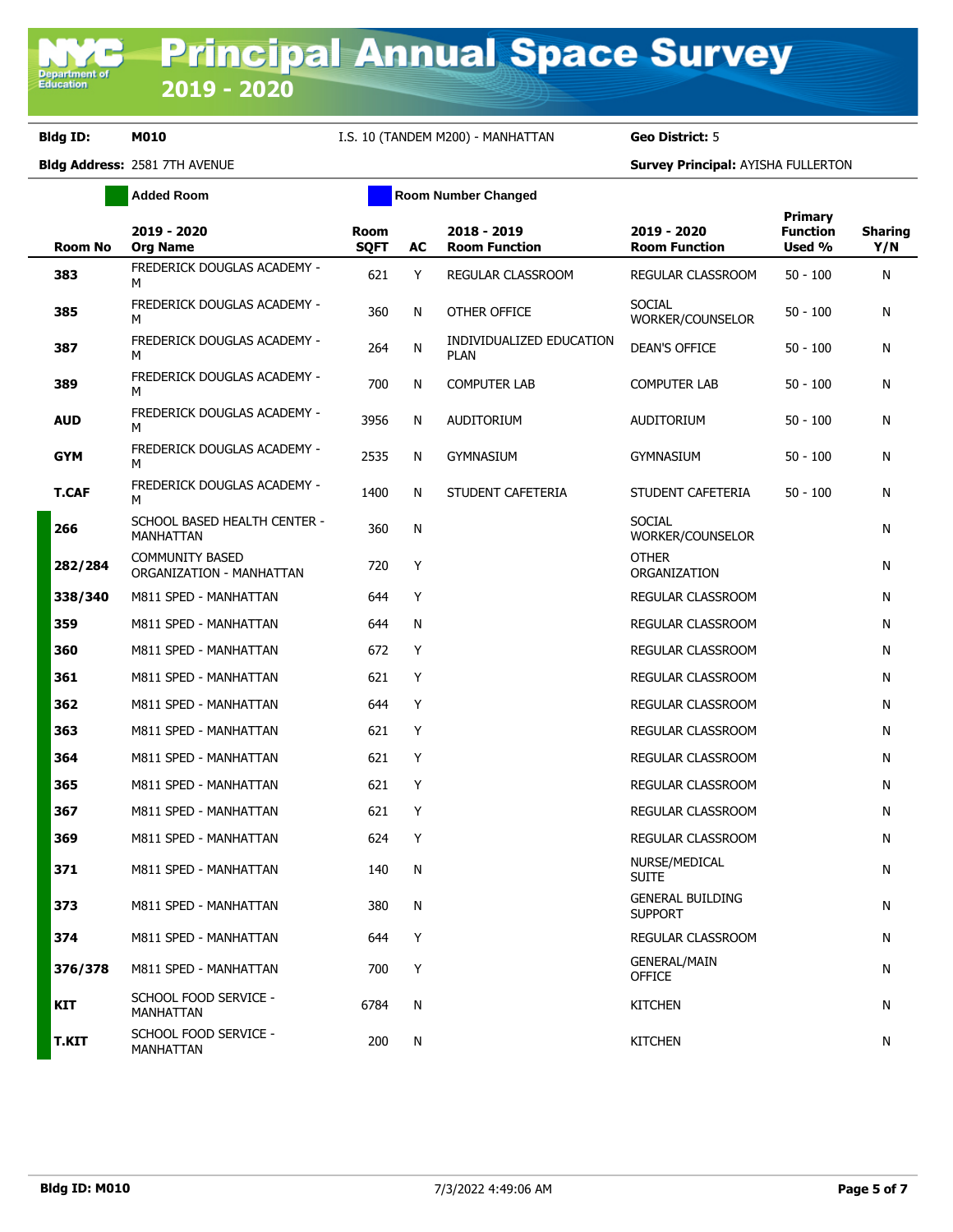| How many hallway bathrooms for students are there in your building?                                                                                                                          |   |  |
|----------------------------------------------------------------------------------------------------------------------------------------------------------------------------------------------|---|--|
| Are any of the student bathrooms being shared by multiple schools?                                                                                                                           | N |  |
| Are all the student bathrooms open throughout the day?                                                                                                                                       |   |  |
| Please identify the number of non-instructional spaces, not reported above, being used for<br>instructional purposes, academic intervention services, or therapeutic or counseling services: | 0 |  |
| Are any of those non-instructional spaces being shared?                                                                                                                                      | N |  |